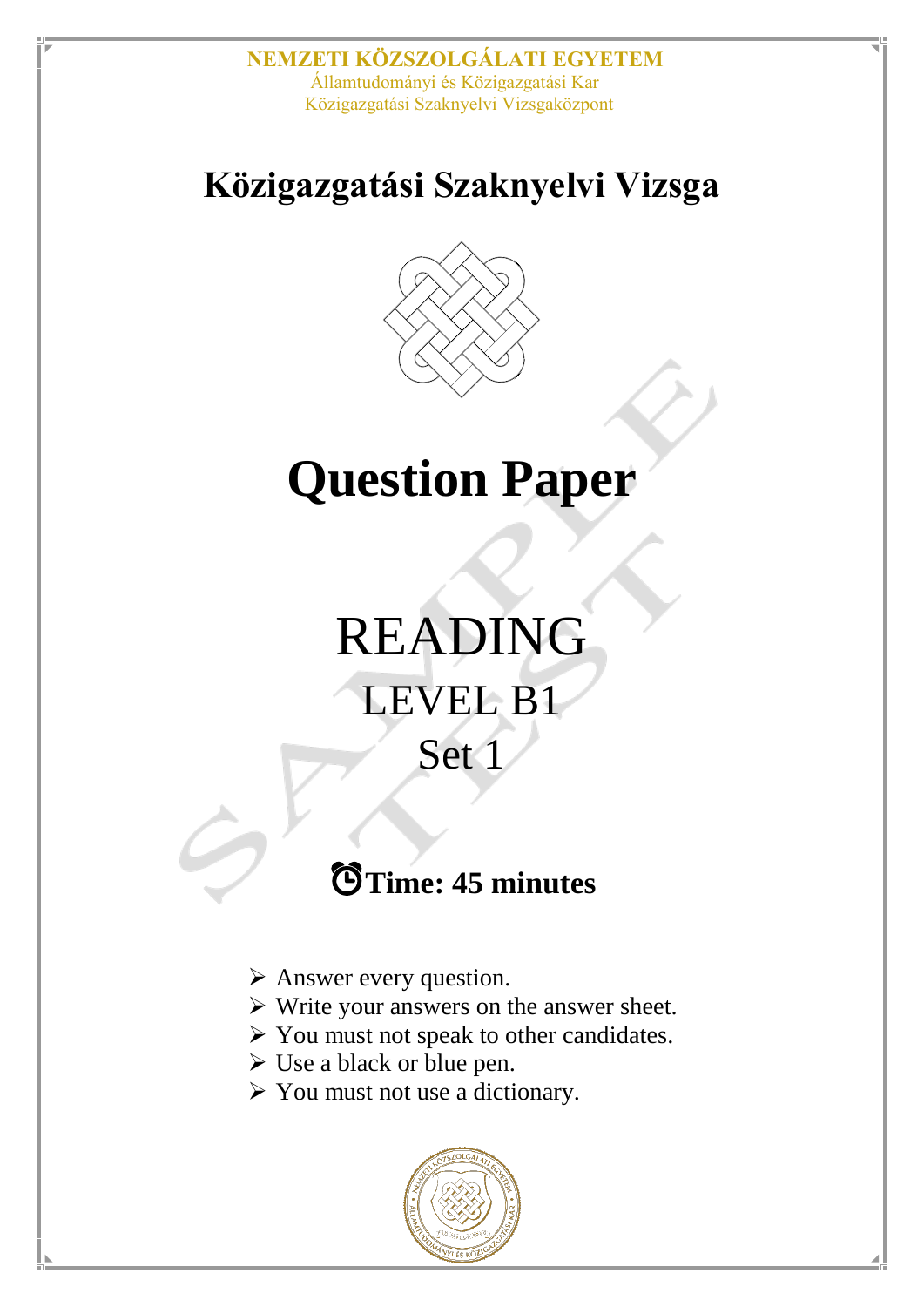#### **TASK 1 – FIND THE INFORMATION**

**Read the text below and match the statements with the right paragraphs.**

**There are more than one statements to each paragraph. ONE STATEMENT does not fit anywhere, do not mark this on the Answer Sheet.** 

**Please write your answers on the Answer Sheet.**

#### **STATEMENTS**

- 1. The constitution is based on the laws of another country.
- 2. They are creating a system of basic laws and rights now.
- 3. The citizens decided that they did not want to have a prime minister.
- 4. People need to accept the constitution before it becomes official.
- 5. A far-right politician cannot be an MP.
- 6. The constitution was built on a written agreement.
- 7. They added some laws from another country to their constitution.
- 8. Executive power is in the hand of the leader of the majority party.
- 9. The constitution ended the legislative power of another country.
- 10. The legislative body proposed to create a written constitution.
- 11. The supreme law cancelled the office of the head of government.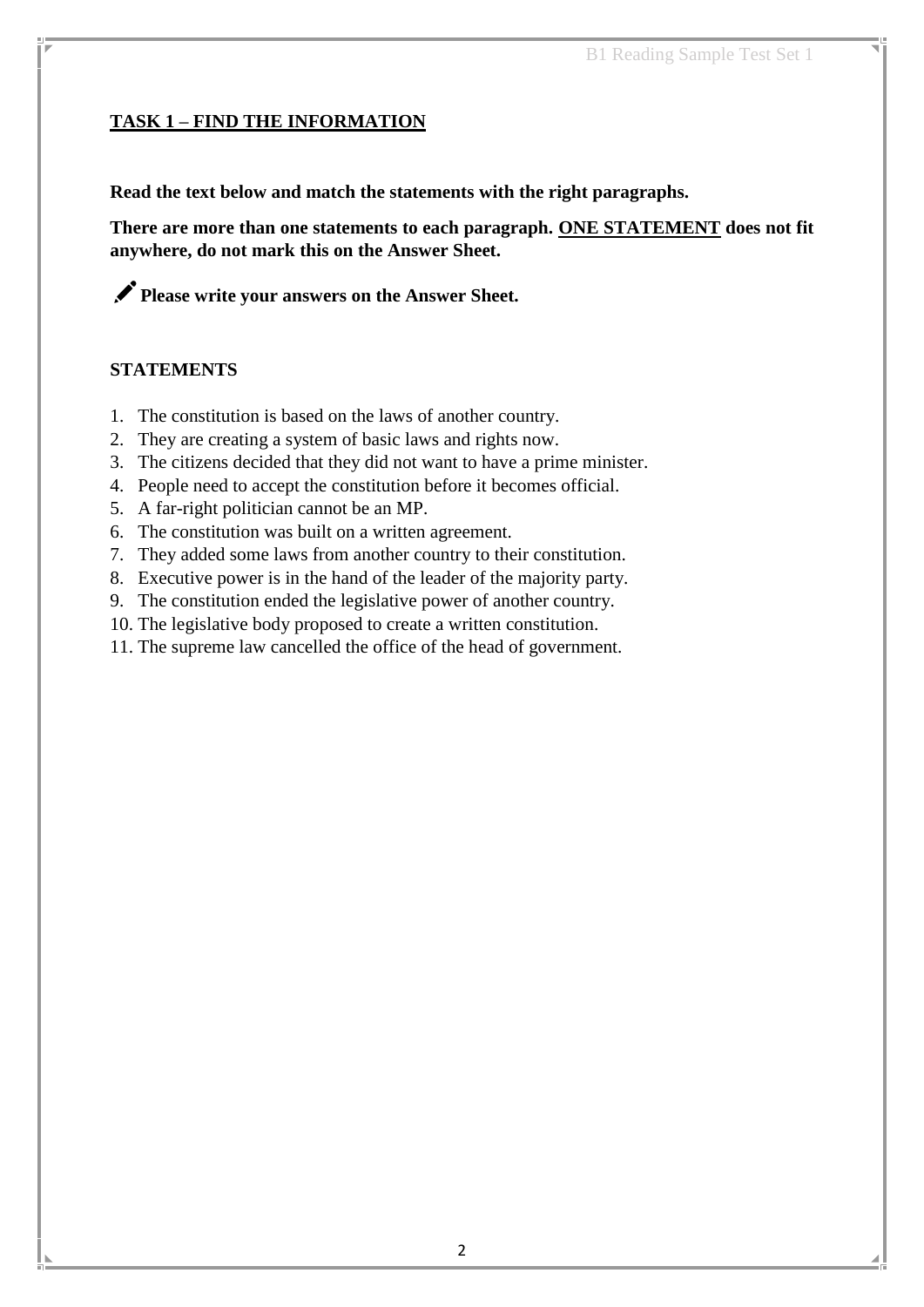#### **Constitutions Around the World**

#### **A - CANADA**

Canada is a constitutional monarchy. The Constitution of Canada is not one document, but a lot of different ones. It is a combination of the written acts and unwritten agreements. Modern Canada was born in 1867 when British colonies formed a confederation under [British](http://www.thecanadaguide.com/government/the-monarchy/) rule, the British North America Act. It was a British law, so only the British parliament could change it. In the 1980s, the Canadian government turned the BNA Act into a Canadian law. Now it could only be changed by the government of Canada. In 1982 the [Constitution](http://www.legislation.gov.uk/ukpga/1982/11) Act took away Britain's law-making powers over Canada.

#### **B - ANGOLA**

Portugal granted independence to its former colony in 1975. The constitution of 1975 created a one-party state headed by a [president.](https://www.britannica.com/topic/president-government-official) He was also chairman of his party. The country's new constitution was published in 2010. It terminated the post of prime minister, added the position of vice president, and made the role of the president more powerful. It also removed the direct election of the president. Now the leader of the party with the largest share of the vote in the elections is the president. The president is limited to two five-year terms. Legislative power is vested in the [National Assembly.](https://www.britannica.com/topic/National-Assembly-historical-French-parliament) Its members are elected to four-year terms.

#### **C - TURKEY**

The [constitution](https://www.britannica.com/topic/constitution-politics-and-law) was approved by national referendum in 1982. The main legislative body is the [Grand National Assembly.](https://www.britannica.com/topic/Grand-National-Assembly-Turkish-history) It is elected for a five-year term. Members are chosen by [proportional representation](https://www.britannica.com/topic/proportional-representation) based on political parties. There are some rules: extremist parties are not allowed, and parties that get less than 10 percent of the national vote cannot be represented in the parliament. Executive power was first shared between the [prime minister](https://www.britannica.com/topic/prime-minister) as head of government and the [president](https://www.britannica.com/topic/president-government-official) as head of state, but a referendum in 2017 cancelled the office of prime minister and increased the role of president.

#### **D - ISRAEL**

Israel has no written constitution. They have tried to draft the formal document since 1948. Since then, Israel has created a system of basic laws and rights, which have semi-constitutional status. A special Committee of the Israeli National Assembly, the Knesset, started the Constitution by Broad Consensus Project, which aims to write a constitution for the State of Israel. The Committee has been meeting weekly since May 2003. The proposed constitution will be brought to the Knesset and the people for revision and ratification.

#### **E - NEW ZEALAND**

New Zealand's constitution is not found in one document. Instead, it has a number of sources, for example, important pieces of legislation, legal documents, common law and formal agreements. New Zealand's uncodified constitution is based on the Treaty of Waitangi. It is a founding document of government in New Zealand. The Constitution Act 1986 is a key formal statement of New Zealand's system of government. The Act recognises the Queen as the Head of State of New Zealand and the Governor-General as her representative. Some British laws have been included into New Zealand law.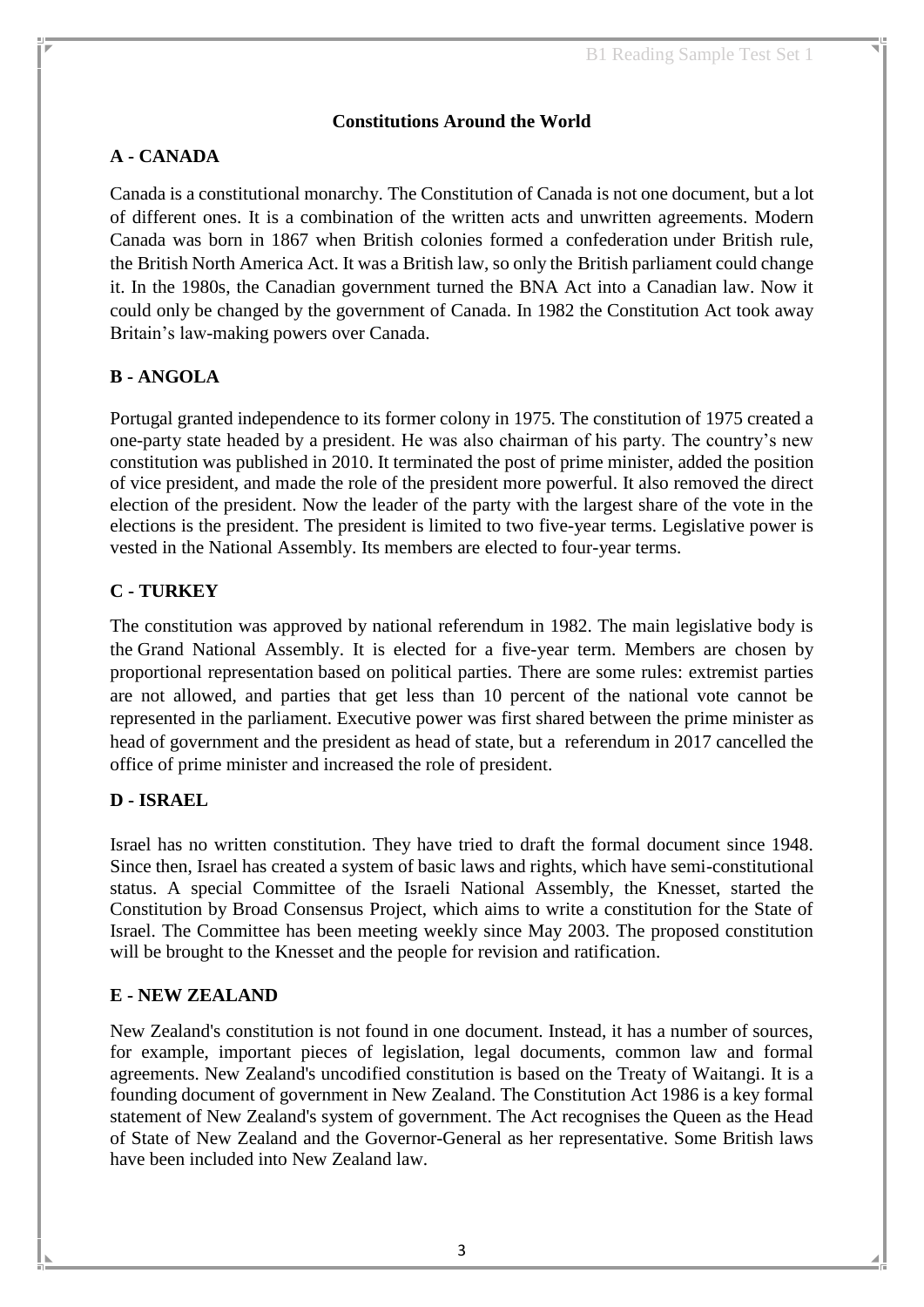#### *word count: 506*

<http://www.thecanadaguide.com/government/the-constitution/> <https://www.worldatlas.com/articles/countries-with-uncodified-constitutions.html> <https://www.britannica.com/place/Angola/Government-and-society> <https://www.britannica.com/place/Turkey/Constitution> <https://main.knesset.gov.il/EN/activity/Pages/BasicLaws.aspx> [https://knesset.gov.il/constitution/ConstIntro\\_eng.htm](https://knesset.gov.il/constitution/ConstIntro_eng.htm) [https://gg.govt.nz/office-governor-general/roles-and-functions-governor](https://gg.govt.nz/office-governor-general/roles-and-functions-governor-general/constitutional-role/constitution/constitution)[general/constitutional-role/constitution/constitution](https://gg.govt.nz/office-governor-general/roles-and-functions-governor-general/constitutional-role/constitution/constitution)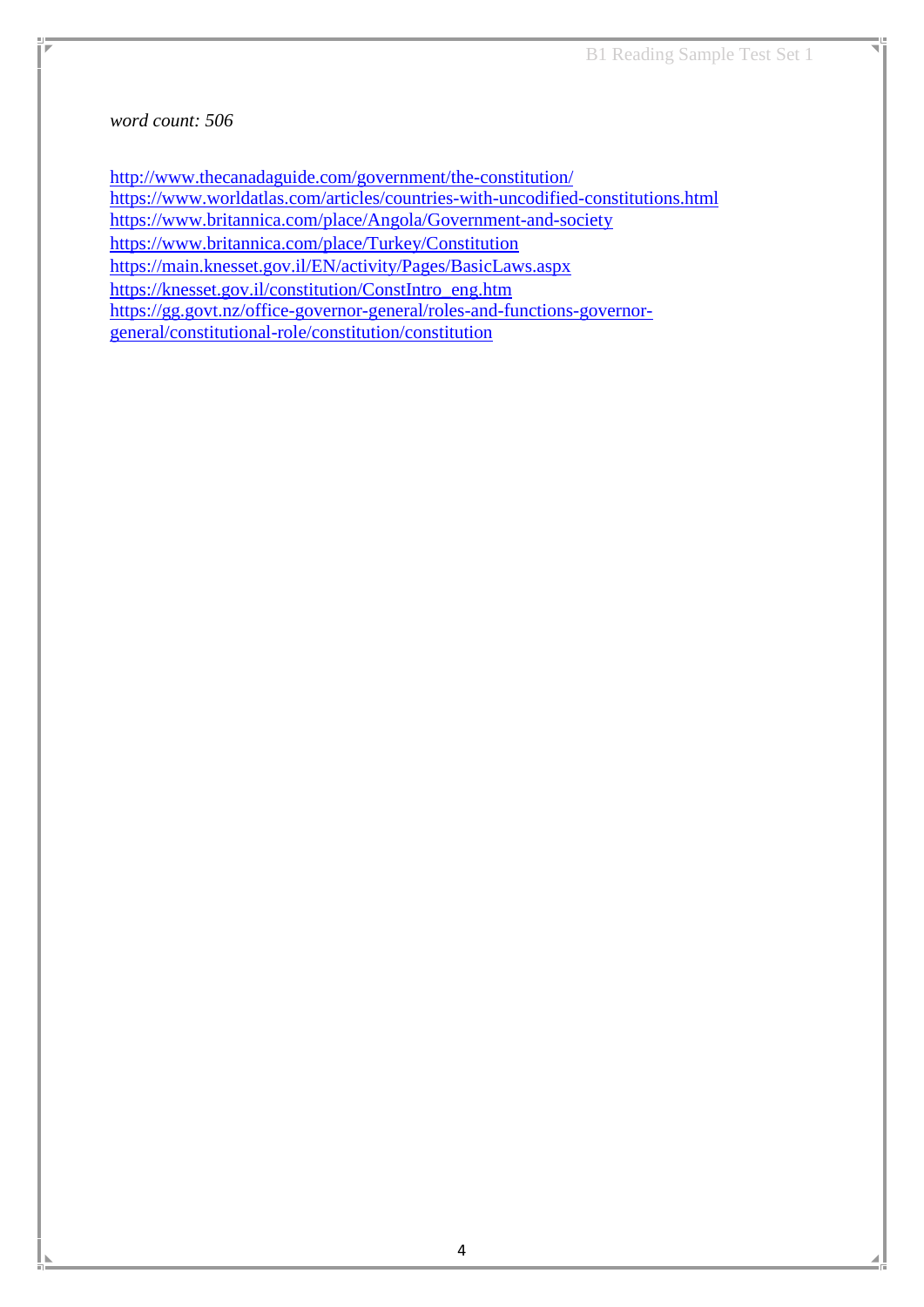#### **TASK 2 - MULTIPLE-CHOICE**

**Read the following text and answer the multiple-choice questions. Choose the correct answer: A, B, C or D.**

Please write your answers on the Answer Sheet.

#### **Pakistani legislator kicked out of assembly**

On April 29, staff and fellow members of the assembly criticised Mahjabeen Sheran for bringing her seven-month-old son, who was sick and could not be left at home, to the chamber for a session.

Sheran is a legislator from Balochistan's Kech district and became a member of the assembly in 2018 on a reserved seat for women. She said it was the "worst" situation for her when she had to choose between taking care of her son and attending work.

"I felt embarrassed because some men in the session were making jokes about me bringing my son. At that point, I looked for someone to stand up for me and support me, but no one did," she said.

Several times in the past, Sheran had requested the assembly's secretary for a spare room to turn it into a kindergarten facility. He said no again and again. The legislator is now looking for support from political leaders and activists to create kindergarten facilities in government offices and assemblies. She said she would also propose a bill to allow mothers to bring babies to the assemblies and "to share the experiences of working mothers with men".

A kindergarten centre was opened in Parliament House in Pakistan's capital city Islamabad two years ago.

"How can a country succeed when the most important part of the society (women) are treated this way? Such cases hold back women of this country from succeeding and being independent," said Mumtaz Mughal, the regional director of Aurat Foundation, a non-profit organisation that works on women's rights and gender equality.

"The fact that Mahjabeen Sheran had to leave the session tells us about the patriarchal thinking in our society and we have a lot of work to do in order to change that."

Sheran said she had seen women lawyers, activists and politicians who took their children to work if they had to. She said she was disappointed that bringing children to the assembly in Pakistan was against the law.

In a similar case, members of the Kumamoto City Assembly criticised a Japanese politician, Yuka Ogata, because she brought her baby to a council session. She said that she wanted to show the difficulties when women have careers and raise children at the same time. In 2018, New Zealand Prime Minister Jacinda Ardern made history when she attended the United Nations General Assembly together with her newly-born baby.

Back in Pakistan, Sheran's case went viral on social media, and received support from people from across the country.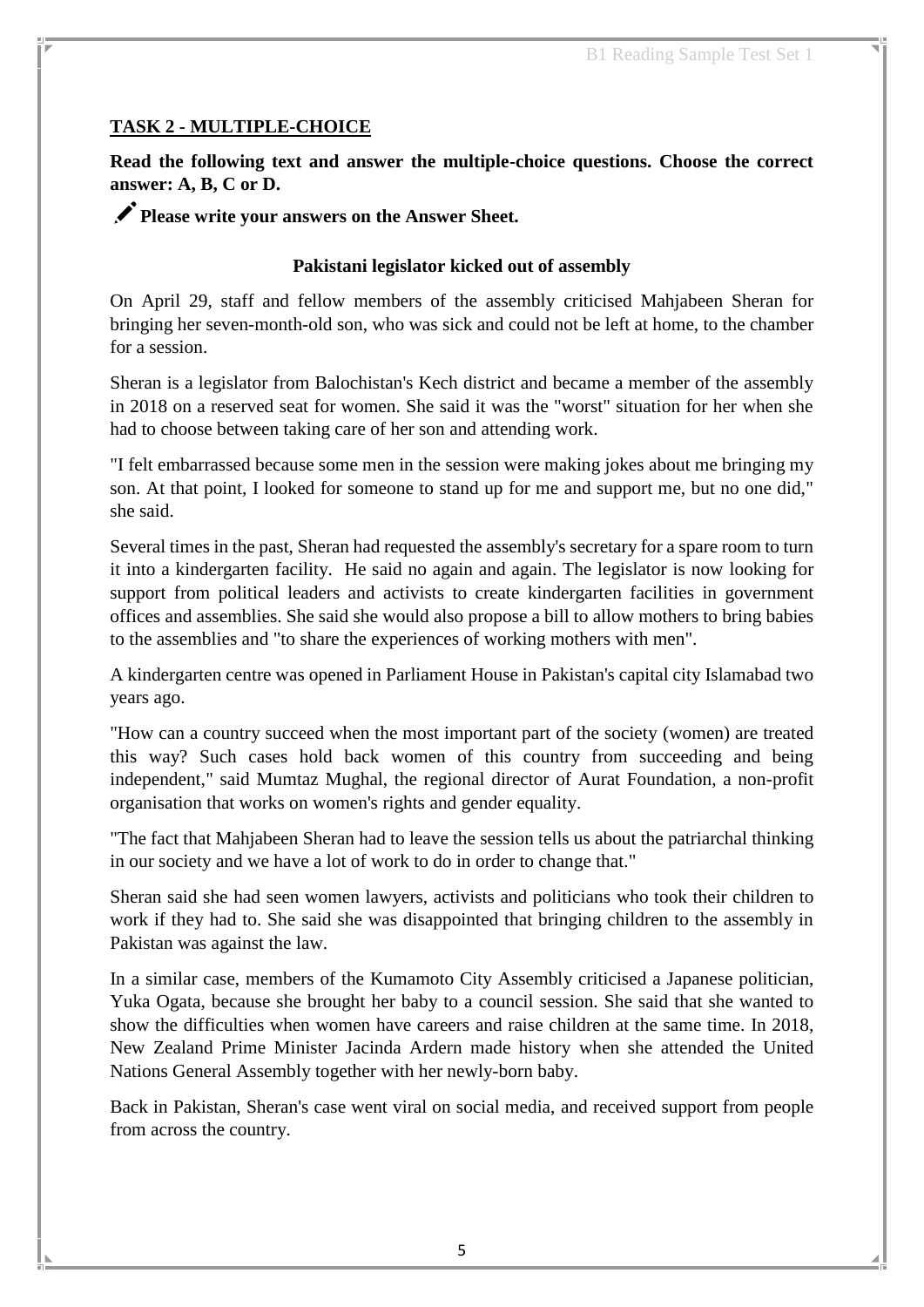"People from all over the country were contacting me to express their support for me and my campaign," she said. "We must respect those women who work and also take care of their household. It is not easy and we face challenges on a daily basis."

#### *word count: 470*

[https://www.aljazeera.com/news/2019/05/pakistani-legislator-kicked-assembly-bringing-son-](https://www.aljazeera.com/news/2019/05/pakistani-legislator-kicked-assembly-bringing-son-190522064546216.html)[190522064546216.html](https://www.aljazeera.com/news/2019/05/pakistani-legislator-kicked-assembly-bringing-son-190522064546216.html)

#### **12. In 2018 Sheran…**

- a. gave birth to her son.
- b. reserved a seat in the assembly.
- c. got a seat in the assembly.
- d. was the first woman in the assembly.

#### **13. When men made jokes about Sheran…**

- a. nobody defended her.
- b. no one stood up in the assembly.
- c. everyone was embarrassed.
- d. no one looked at her.

#### **14. Sheran asked the secretary of the assembly**

- a. if she could bring her child to the assembly.
- b. for a room for herself and her child.
- c. to build a kindergarten nearby.
- d. for a place where children could stay.

#### **15. What does Sheran want now?**

- a. Activists who can build kindergartens.
- b. Supporters for political leaders and activists.
- c. A place for children in government institutions.
- d. Political leaders who support her in the assembly.

#### **16. As a result of her proposal…**

- a. men would share work with women.
- b. babies would be allowed in the assemblies.
- c. working mothers would get more experience.
- d. mothers would share their kindergarten facilities.

#### **17. What does Sheran's case say to other women?**

- a. The country will not succeed without women.
- b. Women cannot depend on organizations.
- c. Women are not important in society.
- d. A woman cannot become successful.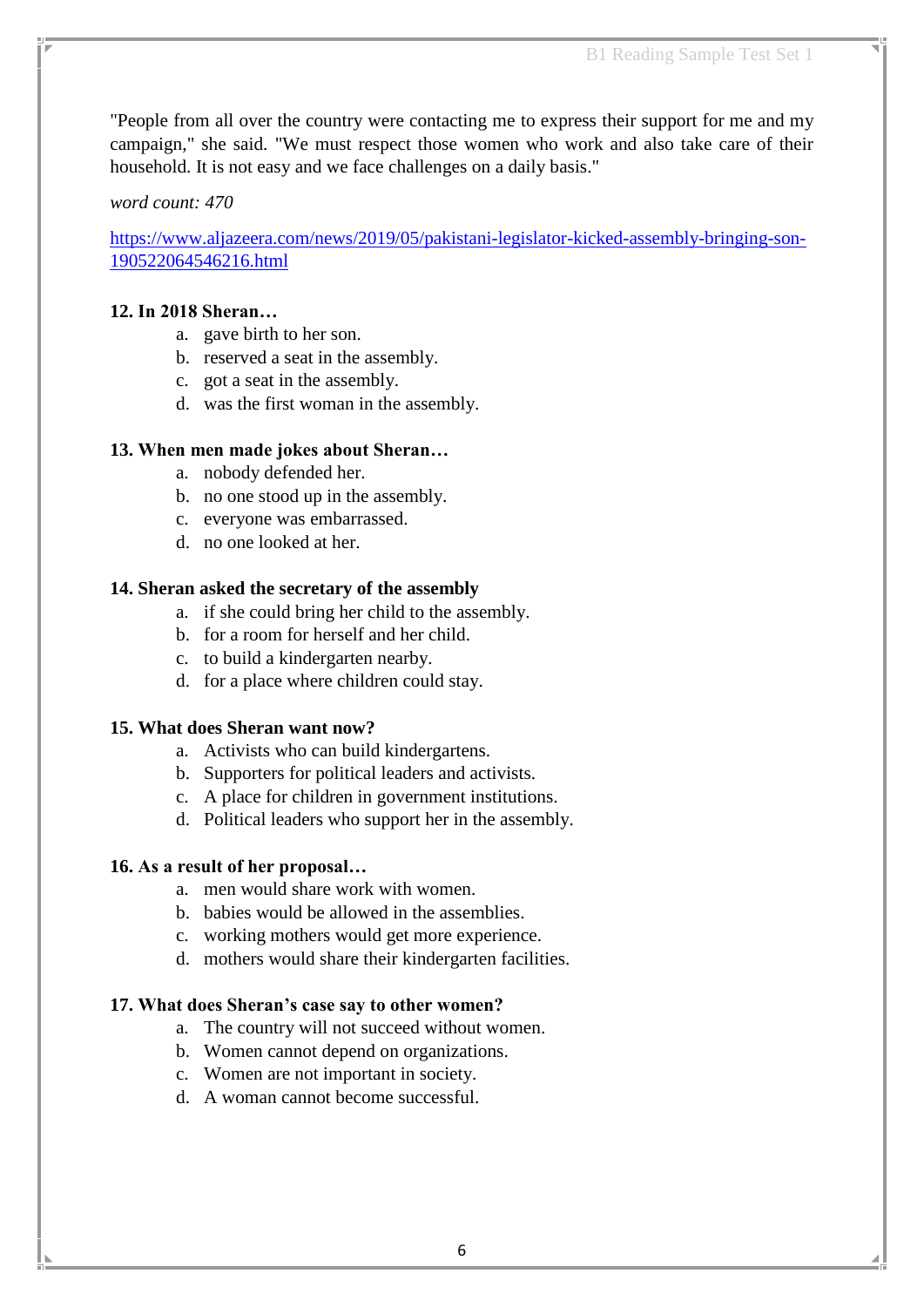#### **18. What is the result of patriarchal thinking in Pakistan?**

- a. Sheran was sent out of the assembly.
- b. Women have to work a lot.
- c. Sheran had to bring her son to work.
- d. Women have to change their work.

#### **19. What made Sheran sad?**

- a. She could not take her son to the assembly.
- b. She had to do something that was illegal.
- c. Politicians had to take their children to work.
- d. She had seen female lawyers at work.

#### **20. What happened in the Japanese case?**

- a. A Japanese politician criticised the assembly.
- b. Yuka Ogata could not have a career and a family together.
- c. A female assembly member took her child to a session.
- d. Yuka Ogata talked about her career and children.

#### **21. People in Pakistan…**

- a. agree with Sheran and want to help her.
- b. started an online campaign for Sheran.
- c. show respect for working women.
- d. have very difficult daily lives.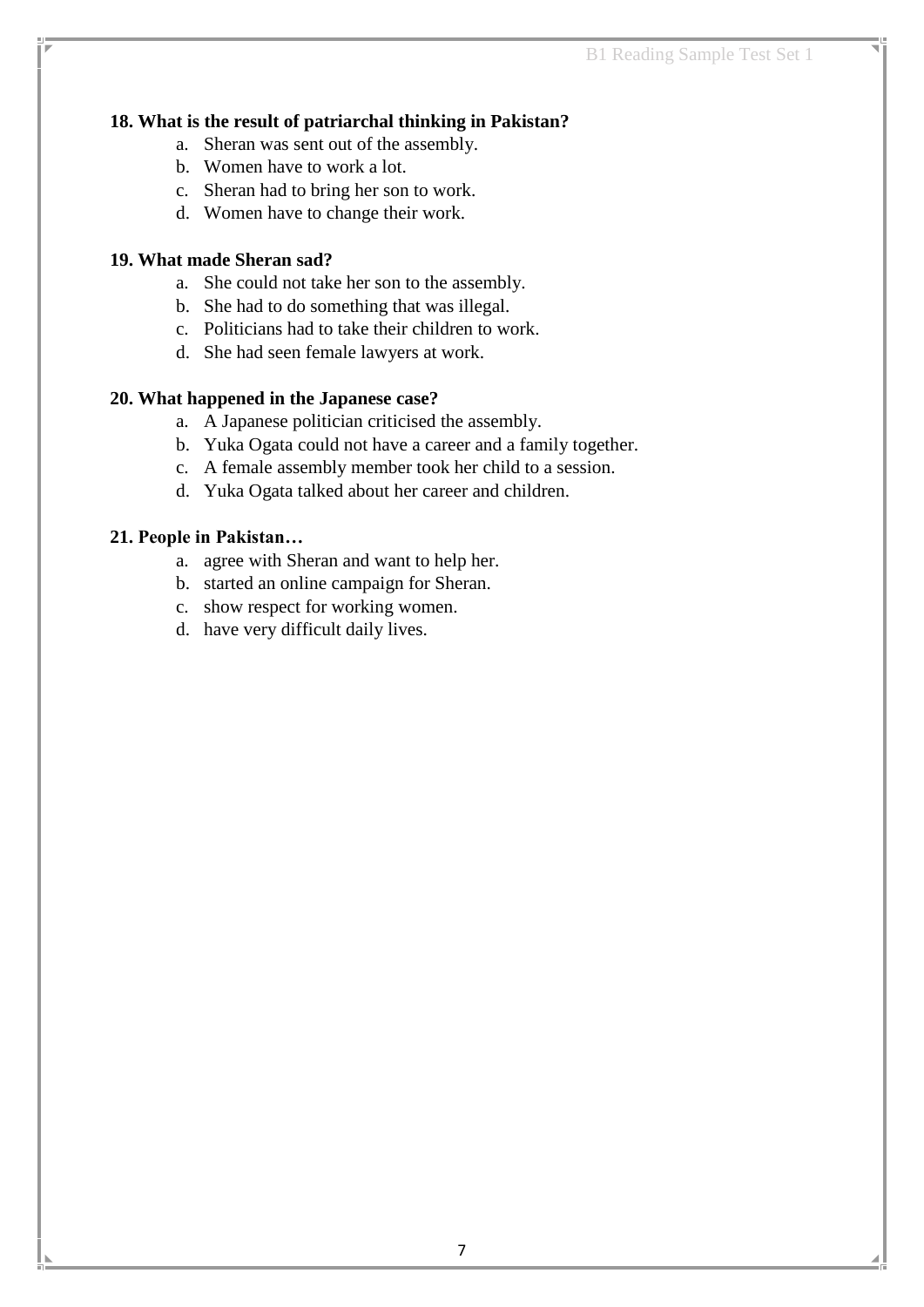### **NEMZETI KÖZSZOLGÁLATI EGYETEM** Államtudományi és Közigazgatási Kar

Közigazgatási Szaknyelvi Vizsgaközpont

### **Közigazgatási Szaknyelvi Vizsga**

## **ANSWER SHEET**

**B1 Reading /Sample Test /Set 1 Candidate ID:** 

- $\triangleright$  Mark your answer with an  $\boxtimes$  in the appropriate box.
- Do not make any corrections on the Answer Sheet.
- $\triangleright$  Never mark more than one box.
- > In Task 1, **ONE STATEMENT** does not fit anywhere, do not mark this on the Answer Sheet.

| <b>TASK 1 - FIND THE</b><br><b>INFORMATION</b> |              |             |                |   | <b>TASK 2 - MULTIPLE-</b><br><b>CHOICE</b> |          |              |             |              |   |
|------------------------------------------------|--------------|-------------|----------------|---|--------------------------------------------|----------|--------------|-------------|--------------|---|
| Question                                       |              | Your Answer |                |   |                                            | Question |              | Your Answer |              |   |
|                                                | $\mathbf{A}$ | B           | $\overline{C}$ | D | E                                          |          | $\mathbf{A}$ | B           | $\mathsf{C}$ | D |
| 1.                                             |              |             |                |   |                                            | 12.      |              |             |              |   |
| 2.                                             |              |             |                |   |                                            | 13.      |              |             |              |   |
| 3.                                             |              |             |                |   |                                            | 14.      |              |             |              |   |
| 4.                                             |              |             |                |   |                                            | 15.      |              |             |              |   |
| 5.                                             |              |             |                |   |                                            | 16.      |              |             |              |   |
| 6.                                             |              |             |                |   |                                            | 17.      |              |             |              |   |
| 7.                                             |              |             |                |   |                                            | 18.      |              |             |              |   |
| 8.                                             |              |             |                |   |                                            | 19.      |              |             |              |   |
| 9.                                             |              |             |                |   |                                            | 20.      |              |             |              |   |
| 10.                                            |              |             |                |   |                                            | 21.      |              |             |              |   |
| 11.                                            |              |             |                |   |                                            |          |              |             |              |   |